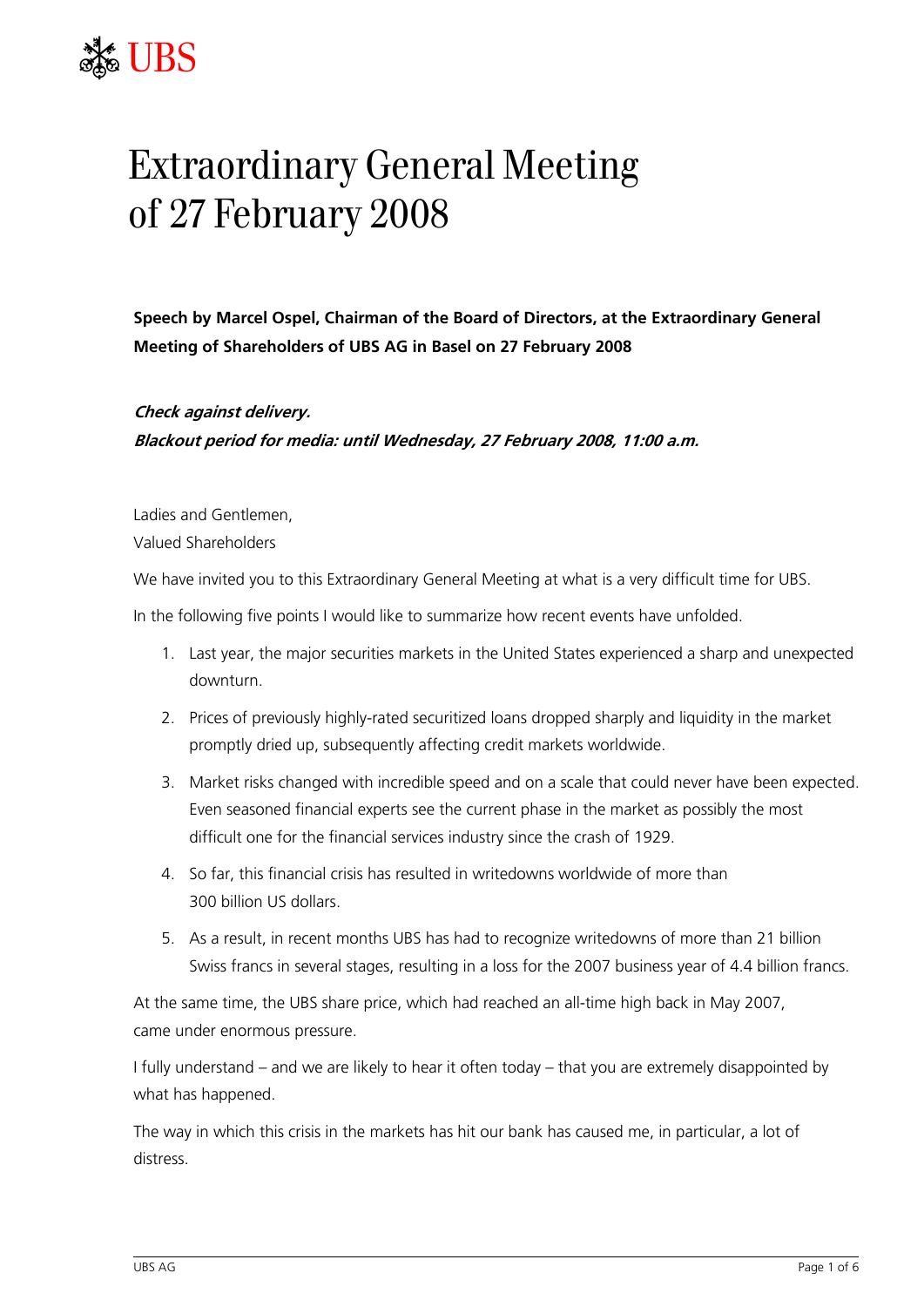

Until very recently we had the reputation of being a cautious, even risk-averse bank.

We took the management of our credit, market and operational risks extremely seriously.

Over the years UBS often turned down business that we thought was too risky.

We were cautious, for example, in extending financing for international mergers and acquisitions. Even with the indirect financing of sub-prime and other similar investments via special vehicles – so-called SIVs or conduits – we did not take on any substantial liabilities. And today we no longer have any exposure whatsoever to these investments.

At times we were so cautious that we were occasionally criticized by you for it. This is why we looked for and found ways of being more active in dynamic market segments without abandoning our risk policies.

We were therefore all the more disappointed that we had failed to recognize the signals from the US housing market in time – early enough to allow us to take appropriate action that would have kept UBS out of the storm that then broke over the financial markets.

We were not, of course, the only bank to be affected by these events. But this fact does not make the situation any better.

I am not trying to gloss over the situation. There is no doubt that we judged a number of developments wrongly.

In a situation like this the spotlight naturally falls on the Board of Directors, and on the Chairman of the Board in particular. I understand that, and that in times like these people are calling for action to be taken.

At my request the Board of Directors has discussed this question in great detail.

For the Board of Directors, and for me personally, responsibility means primarily duty.

Being the head of a company not only means doing one's duty but also acting with loyalty, endurance and courage.

Popularity is not the benchmark by which I or the Board of Directors measure our actions. We have to live with the fact that we are currently a media target and that public opinion has turned against us.

We must accept these reactions. They are unpleasant, at times even hurtful, but they are not crucial.

You, the shareholders of UBS, are the crucial factor.

It is crucial that we have secure leadership in place, that we assess the situation without emotions, that we carefully consider our course of action and that we act quickly but not precipitously.

For many years I have had the honor to help shape this bank. I would never thoughtlessly relinquish my responsibility, and I intend to ensure that UBS gets back on the road to success – a road which, in most areas of our activity, it never actually left.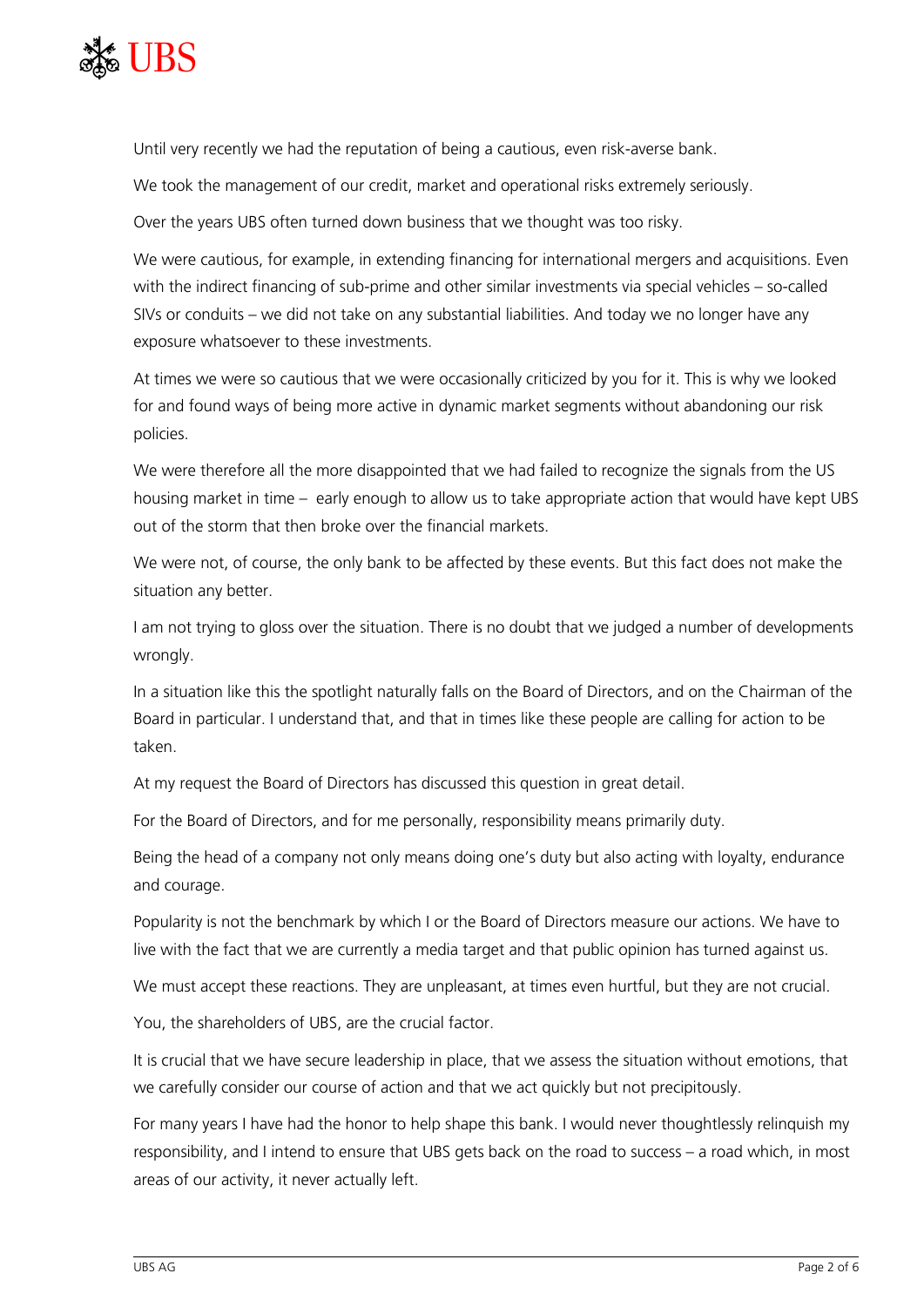

As a co-architect of this company, which in the last decade has seen an unprecedented rise to become a leading global wealth manager and financial services firm, I believe it is my supreme duty to be there on the front lines, helping the bank tackle and overcome its current troubles.

In the past 10 years your bank has posted earnings of 66 billion francs. But on April 23 of this year, we will report a loss of four and a half billion francs.

This is extremely painful, but nothing can be done now to change it. And it is not the reason why we are meeting here today. We will discuss this loss at the Annual General Meeting on April 23.

Today's Extraordinary General Meeting is about the future of your bank. A future that we have to shape together.

Today, we need your backing for a massive strengthening of our capital base to support the steps that have already been taken in other areas.

Today, we need you to approve the Board of Directors' proposals.

The Board of Directors has acted rapidly and has taken all the measures possible in the given situation.

Nevertheless, at this juncture, I would like, without prejudicing the discussion tabled for the Annual General Meeting, to briefly summarize our bank's current status.

- 1. All businesses in Global Wealth Management & Business Banking posted the best results in the bank's history in 2007.
- 2. The results in our Global Asset Management business were only slightly below those of the prior year. Excluding the costs for the closure of DRCM, the results would have been a new record.
- 3. In the Investment Bank, both our equities and corporate advisory businesses posted record earnings.
- 4. Net new money inflows in Global Wealth Management & Business Banking rose to CHF 156.3 billion, 37% higher than a year earlier. Global Asset Management registered net money outflows of CHF 15.7 billion compared with a net money inflow of CHF 37.2 billion in 2006.
- 5. UBS is the world's leading wealth manager, and we are confident we will remain so.
- 6. The Investment Bank will soon be under new management. We have hired a new CEO for this division, one with several decades of experience who is highly regarded in the industry. He will take up his new position in March.
- 7. We have also made some changes to the Group Executive Board by adding three new members. One of the aims here is to involve the Investment Bank more directly in the bank's central management.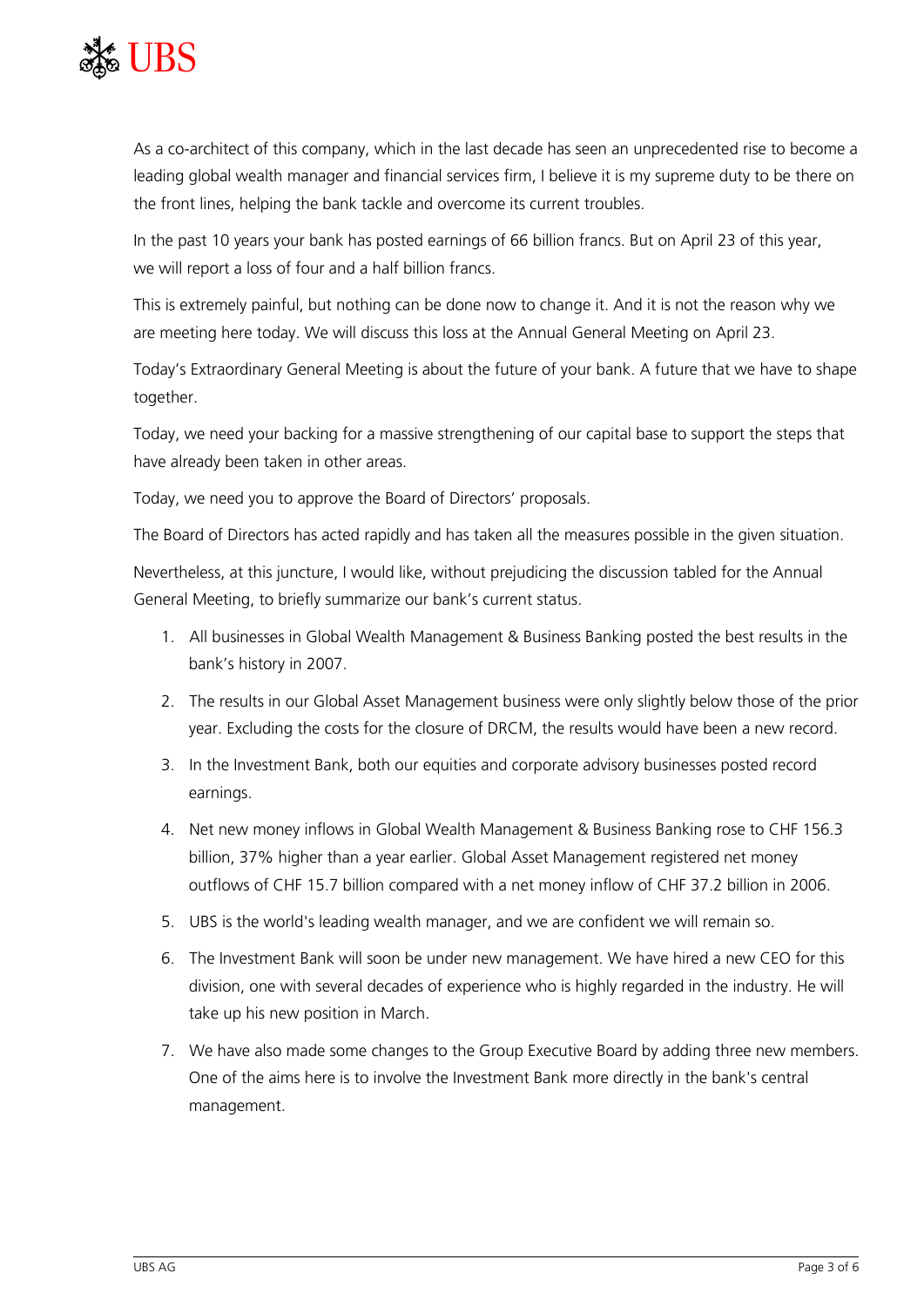

- 8. The bank is a reliable and sought-after employer for more than 83,000 highly qualified employees.
- 9. The problems have been recognized and addressed. The necessary action has been taken except for the decisions that you will make today.

If you approve the Board of Directors' proposals, the bank will have a solid capital base with which to successfully tackle the crisis, grow stronger from it, and move ahead towards a new and positive future.

We are presenting a package of measures to you today that have, in the run-up to today's meeting, not only been greeted with goodwill. They have also unleashed some emotions.

Since the package was announced, however, views have generally become less emotional and more sober. I also invite you to take a level-headed look at the proposals, with some objective distance.

The Board of Directors' proposals to today's general meeting are the key to solving the problems that the bank currently faces.

In view of the ongoing uncertainties in the financial services industry, we are pleased that we have been able to find such a comprehensive solution in so short a time. This solution is equally important for both the present and future of our bank.

Let me summarize briefly:

- 1. The developments that took place last summer in specific financial markets in the United States are in many respects unique in economic history. These developments took us and others by surprise.
- 2. We judged certain markets wrongly. We subsequently noticed this error, but due to the rapid evolution of events were unable to act or react in time.
- 3. We took immediate action action in terms of personnel, organization and financing.
- 4. Most of these measures are within the competence of the Board of Directors and the Executive Board to decide, and in fact they have already done so.
- 5. To bring in new capital to the bank we need your approval today. We believe that this measure is absolutely necessary.
- 6. I am in no way trying to window-dress the situation. I would nevertheless like to remind you that your bank posted record results in 2007 in practically all areas of its business. We therefore continue to have the right basis for success in our activities.
- 7. If you approve our proposals today, UBS will have the best chances of recovering quickly and continuing to grow upon a solid foundation.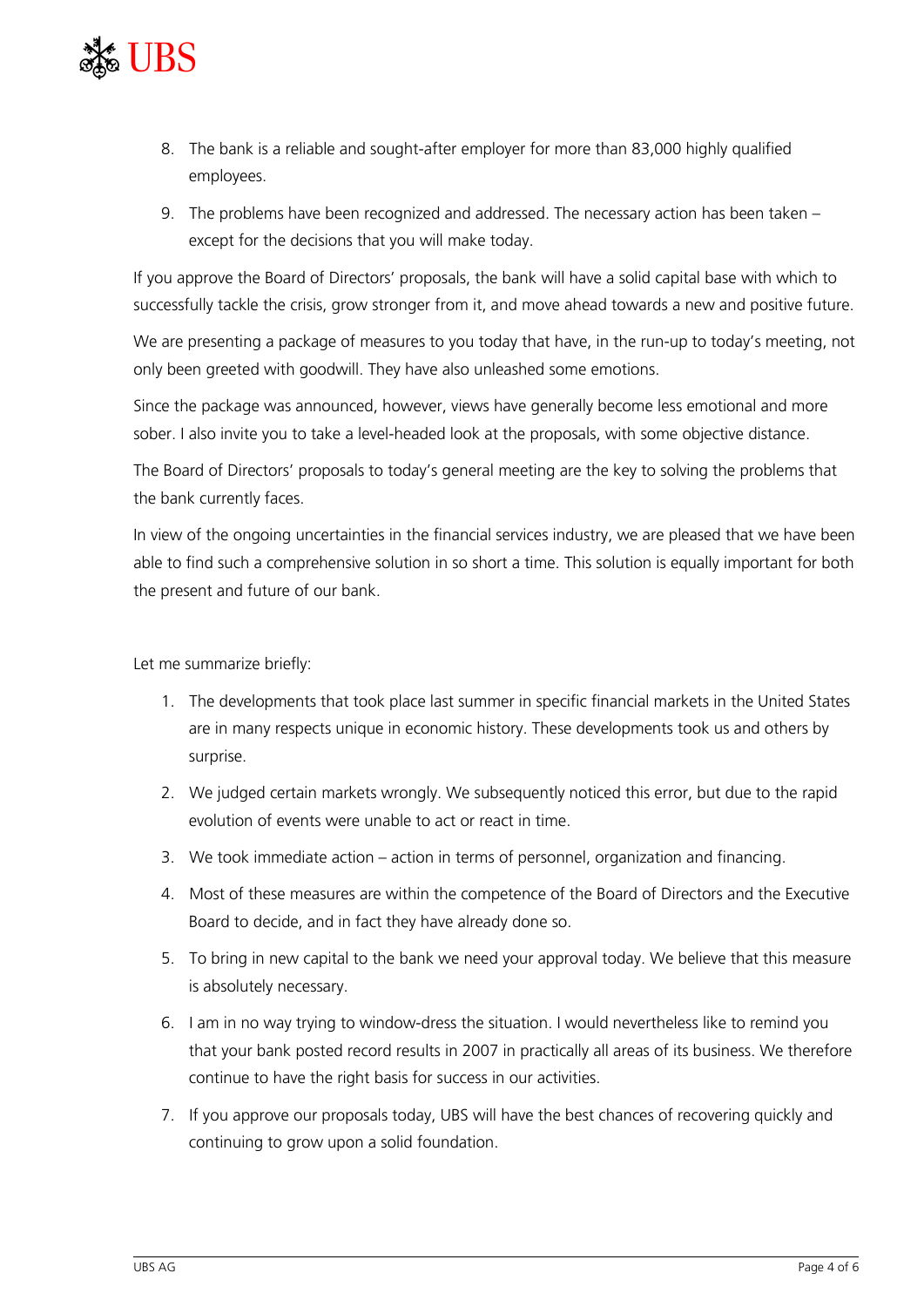

There is one point I would particularly like to make here:

I have been asked repeatedly why we did not inform the public right away about the full extent of the required provisions and writedowns. Our communication policy was even accused of being "piecemeal" – a conscious withholding of information.

I hope you will excuse me for being blunt, but that charge is utter nonsense.

All the information we have provided to date was, at least in our view, relevant for the UBS share price. As such it is subject to regulations regarding ad hoc communication.

We interpret this concept very broadly, and in cases of doubt, we prefer to provide too much information too early, rather than too little, too late.

UBS was in many ways and on many occasions the first bank of its kind to provide information so quickly and completely.

UBS is viewed by experts in the field as a model in terms of communication because we always communicate all the information we have at the earliest possible moment.

We have been praised for the way in which we communicate by government agencies and regulatory authorities both at home and abroad – from the Swiss Federal Council to the relevant US government offices.

It is the market, however, that sets the tempo, not the communication.

In recent months we have had to continuously adjust the value of illiquid securities in connection with the US mortgage market to the changing market conditions. This naturally resulted in impairments.

The asset values that we reported were in line with the state of information at a specific point in time. These values did not have anything to do with other, unforeseeable developments in the financial markets.

In addition, we are also subject to specific accounting regulations that do not allow us to recognize excessive writedowns in advance.

We have always provided information as soon as possible and as completely as possible, and we will continue to do so going forward.

Before we deal with the items on the agenda, I would like to say a few more words about the measures that we have taken in recent weeks and months and what we plan to do in the near future.

We will redouble our efforts to manage down our holdings of mortgage-backed securities and derivatives in order to continue reducing the impact of our fixed income business on the balance sheet. We have set up a separate workout unit to handle this task.